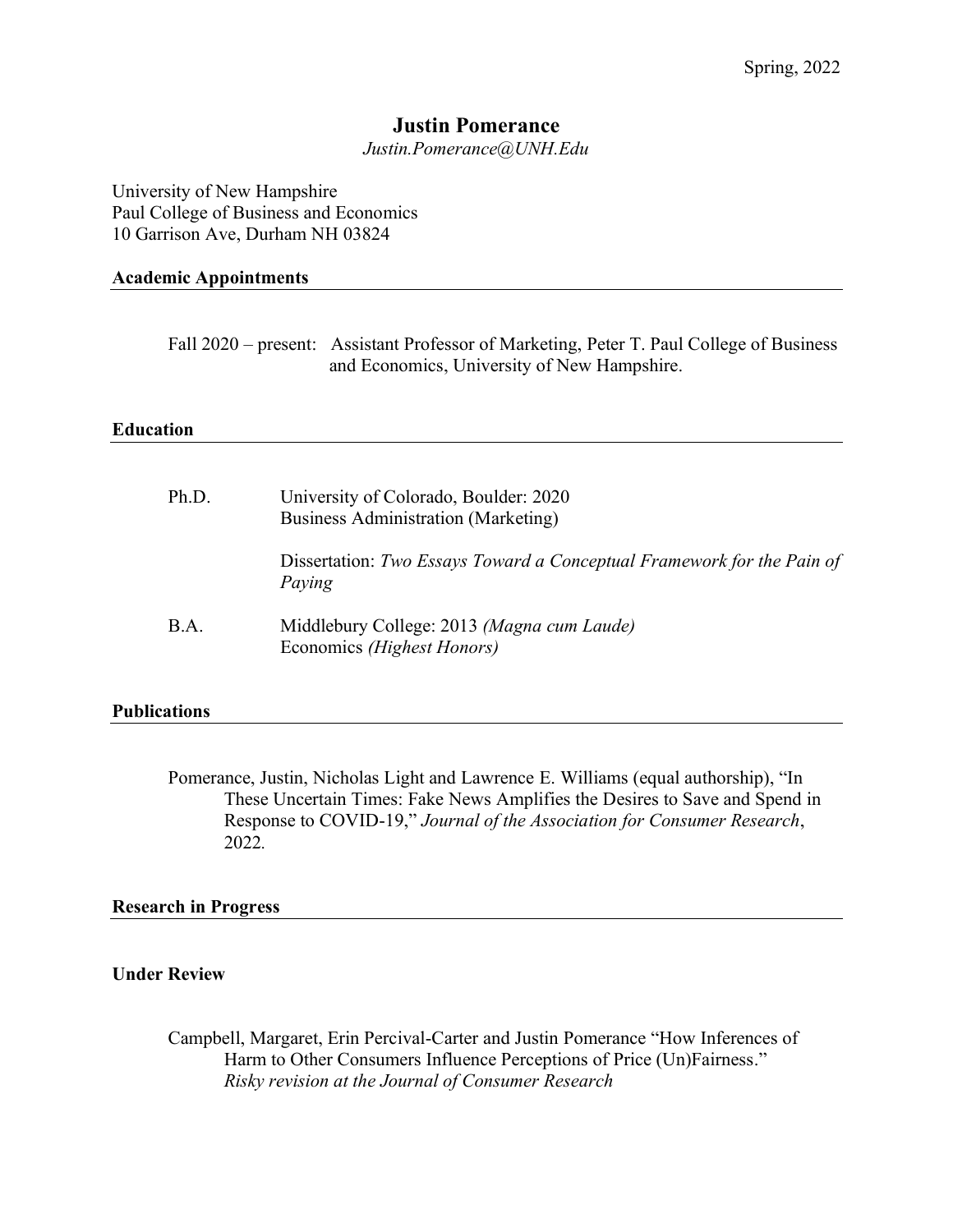- Pomerance, Justin, Nicholas Reinholtz, "Cut Me Some Slack! Pain of Paying and the Goal to Maintain Financial Slack." *Under review at the Journal of Consumer Psychology*
- Pomerance, Justin and Leaf Van Boven, "Party Over Product: the Role of Politics in Choosing Consumptions Decisions for the Self and for Others." *Under review at the Journal of Consumer Research*

### **Research In Progress**

- Joe Gladstone and Justin Pomerance "Believing in a Brighter Future: Optimism Promotes Savings Among Low Income Households." *In preparation for submission to the Journal of Personality and Social Psychology*
- Pomerance, Justin, Nicholas Light and Lawrence E. Williams (equal authorship), "Biting The Bullet: People Overestimate Consumer Backlash Against Firm Action To Reduce Gun Violence." *Targeted at the Journal of Marketing*
- Pomerance, Justin and Sharaya Jones (equal authorship), "Thanks, it was on Sale! The Desire to Justify Prices Paid to Others" *Targeted at the Journal of Consumer Psychology*
- Pomerance, Justin, "Fear Itself: Overestimating Mental Health Stigma Reduces Intentions to Consume of Mental Health Services." *Targeted at Marketing Letters*

#### **Conferences**

#### **Conference Presentations**

- Biting The Bullet: People Overestimate Consumer Backlash Against Firm Action To Reduce Gun Violence (with Lawrence Williams and Nicholas Light), poster at the Society for Judgment and Decision Making Conference (2022), and the Association for Marketing Research Conference on Public Policy and Marketing (2022: Austin TX).
- Believing in a Brighter Future: Optimism Promotes Savings Among Low Income Households (with Joe Gladstone), special session at the Association for Consumer Research Conference (2021).
- Thanks, it was on Sale! The Desire to Justify Prices Paid to Others (with Sharaya Jones), poster at the Society for Consumer and Psychology Conference (2022).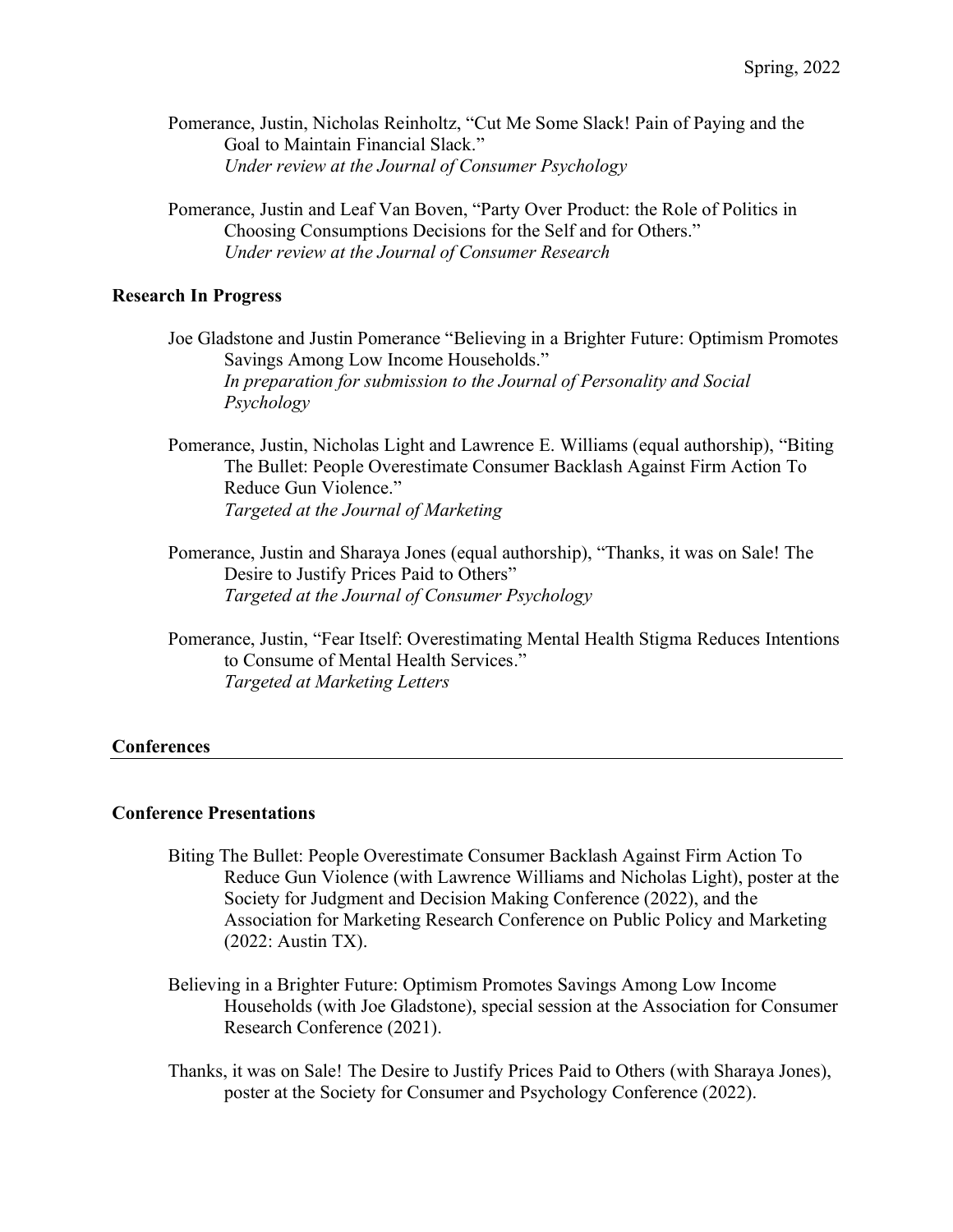- Party Over Product: the Role of Politics in Choosing Consumption Decisions for the Self and for Others (with Leaf Van Boven), poster at the Society for Consumer Psychology Conference (2019: Savannah).
- Beyond Paper or Plastic: Mental Representations of Financial Resources Influence Pain of Payment **(**with Nicholas Reinholtz and Avni M. Shah), poster at the Society for Consumer Psychology Conference (2017: Dallas), special session co-chaired with Nicholas Reinholtz at the Association for Consumer Research Conference (2018: Dallas TX), Leeds School of Business MRSS Speaker Series (2018).
- Impacts of the 2008 Financial Crisis on Social Trust (with Laura Michaelson), poster at the Consumer Financial Decision Making Conference (2017: Boulder).
- Moderating the Progress Bias: The Role of Regulatory Focus (with Margaret C. Campbell and Caleb Warren), special session co-chaired with Margaret C. Campbell at the Society for Consumer Psychology (2017: San Franscisco).
- Editing Entertainment: Length Constraints, Product Quality, And The Motion Picture Industry (with Peter McGraw and Anika Stuppy), ISMS Marketing Science Conference (2017: Los Angeles CA), European Marketing Association Conference, (2017: University of Groningen)

# **Selected Doctoral Doctoral Conferences**

AMA Sheth Foundation Doctoral Consortium (2019: New York) Yale Whitebox Conference (2019: New Haven) Summer Institute on Bounded Rationality (2017: Berlin)

# **Coursework**

| <b>General Statistics</b>                      | Charles Judd, Josh Correll |
|------------------------------------------------|----------------------------|
| Quasi Experimental Design                      | <b>Allison Atteberry</b>   |
| Multi-level Modeling                           | <b>Allison Atteberry</b>   |
| <b>Consumer and Managerial Decision Making</b> | Peter McGraw               |
| <b>Advanced Research Methods</b>               | Angela Bryan               |
| <b>Multivariate Methods</b>                    | James Nelson               |
| Psychological Approaches to Marketing          | Lawrence Williams          |
| Applications of Social Psychology              | Leaf Van Boven             |
| Design of Experiments in Business              | Nick Reinholz              |
| <b>Empirical Models in Marketing</b>           | Yacheng Sun                |

# **Research Interests**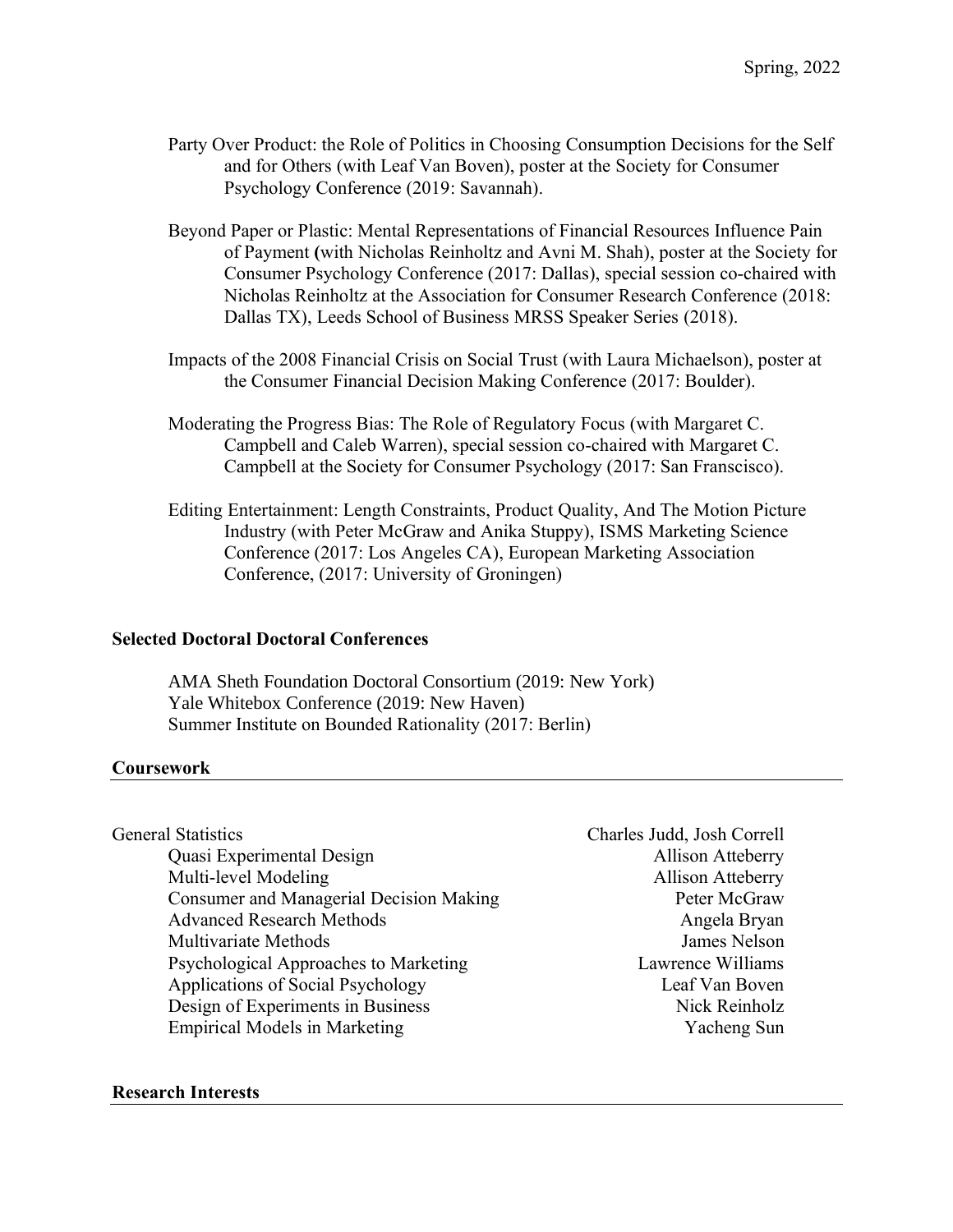Pain of payment Economic psychology Goal pursuit

# **Teaching**

# **UNH**

Digital Marketing (fall 2020, 2021, spring 2021) Integrated Marketing Communications (fall 2021, 2022, spring 2021, 2022)

### **CU Boulder**

Digital Marketing: Instructor (spring 2017, spring 2018) *Nominated for Frascona Teaching Excellence Award (2017) Winner of 2017–2018 Graduate Student Teaching Excellence Award Winner of Spring 2018 PhD Teaching Award (listed below)*

Fundamentals of Data Analytics: Teaching Assistant (Nick Reinholtz, summer 2018) Digital Marketing: Teaching Assistant (Laura Kornish; spring 2017) MBA Digital Marketing: Teaching Assistant (Laura Kornish; fall 2016) BASE Business: Guest Lecturer and Data Analyst (Mary Beth Lewis, spring 2016, 2017; Heather Adams, fall 2016)

### **Recognition**

AMA Sheth Foundation Doctoral Consortium (2019: New York) PhD Teaching Award (spring 2018) Graduate Student Teaching Excellence Award (2017-2018) University Fellowship (2017) Gerald Hart Doctoral Research Fellowship (summer 2016, summer 2018) Frascona Excellence in Teaching Award Nomination (not eligible to win as PhD Student; spring 2017)

#### **Service**

#### **UNH**

Member D&I Committee Spring 2022: administered documentary club Holloway Competition Judge, Spring 2021